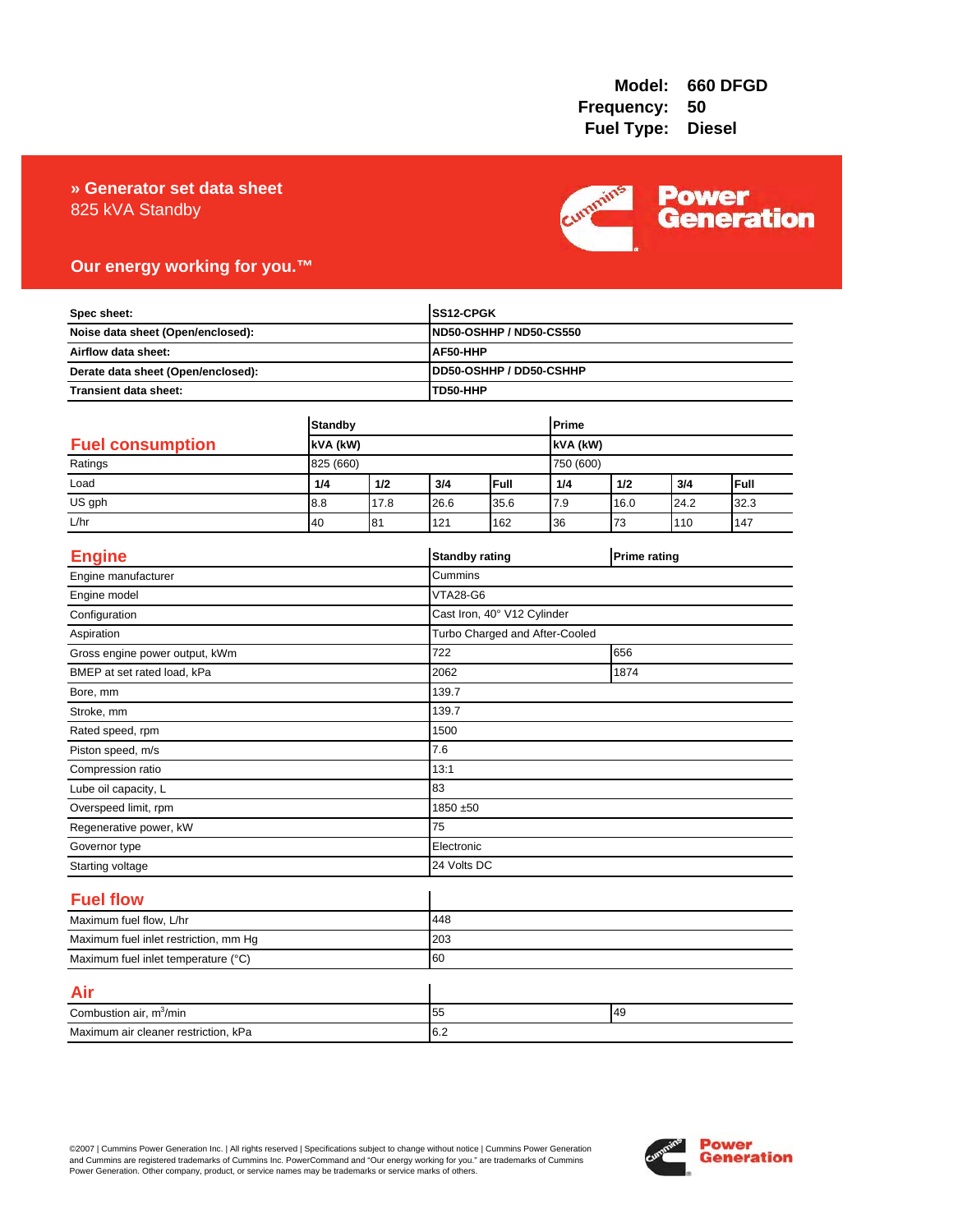| Exhaust                                   | <b>Standby rating</b> | <b>Prime rating</b> |
|-------------------------------------------|-----------------------|---------------------|
| Exhaust gas flow at set rated load, m/min | 132                   | 120                 |
| Exhaust gas temperature, C                | 489                   | 464                 |
| Maximum exhaust back pressure, kPa        | 10.1                  |                     |

 $\overline{\phantom{a}}$ 

### **Standard set-mounted radiator cooling**

| Ambient design, C                                 | 50             |  |
|---------------------------------------------------|----------------|--|
| Fan load, KW <sub>m</sub>                         | 19             |  |
| Coolant capacity (with radiator), L               | 162            |  |
| Cooling system air flow, m3/min @ 12.7mmH2O       | 12.45          |  |
| Total heat rejection, BTU/min                     | 32700<br>27795 |  |
| Maximum cooling air flow static restriction mmH2O | 25.4           |  |

# **Open set derating factors kVA (kW)**

Note: Standard open genset options running at 400V, 150m above sea level. For enclosed product derates, please refer to datasheet - DD50- CSHHP.

|                     | $27^{\circ}$ C | 40°C      | 45°C        | 50°C            | $55^{\circ}$ C |
|---------------------|----------------|-----------|-------------|-----------------|----------------|
| <b>Standby</b>      | 825 (660)      | 825 (660) | 825 (660)   | <b>RTF</b>      | <b>RTF</b>     |
| Prime               | 750 (600)      | 750 (600) | 750 (600)   | <b>RTF</b>      | <b>RTF</b>     |
| Weights*            |                |           | Open        | <b>Enclosed</b> |                |
| Unit dry weight kgs |                | 5771      | <b>IRTF</b> |                 |                |
| Unit wet weight kgs |                | 6040      | <b>IRTF</b> |                 |                |

\* Weights represent a set with standard features. See outline drawing for weights of other configurations

| <b>Dimensions</b>                | Length     | Width      | <b>Height</b> |
|----------------------------------|------------|------------|---------------|
| Standard open set dimensions     | 14047      | 1608       | 2187          |
| Enclosed set standard dimensions | <b>RTF</b> | <b>RTF</b> | <b>IRTF</b>   |

## **Genset outline**

### **Open set**



#### **Enclosed set**



Outlines are for illustrative purposes only. Please refer to the genset outline drawing for an exact representation of this model.

©2007 | Cummins Power Generation Inc. | All rights reserved | Specifications subject to change without notice | Cummins Power Generation and Cummins are registered trademarks of Cummins Inc. PowerCommand and "Our energy working for you." are trademarks of Cummins<br>Power Generation. Other company, product, or service names may be trademarks or service marks o